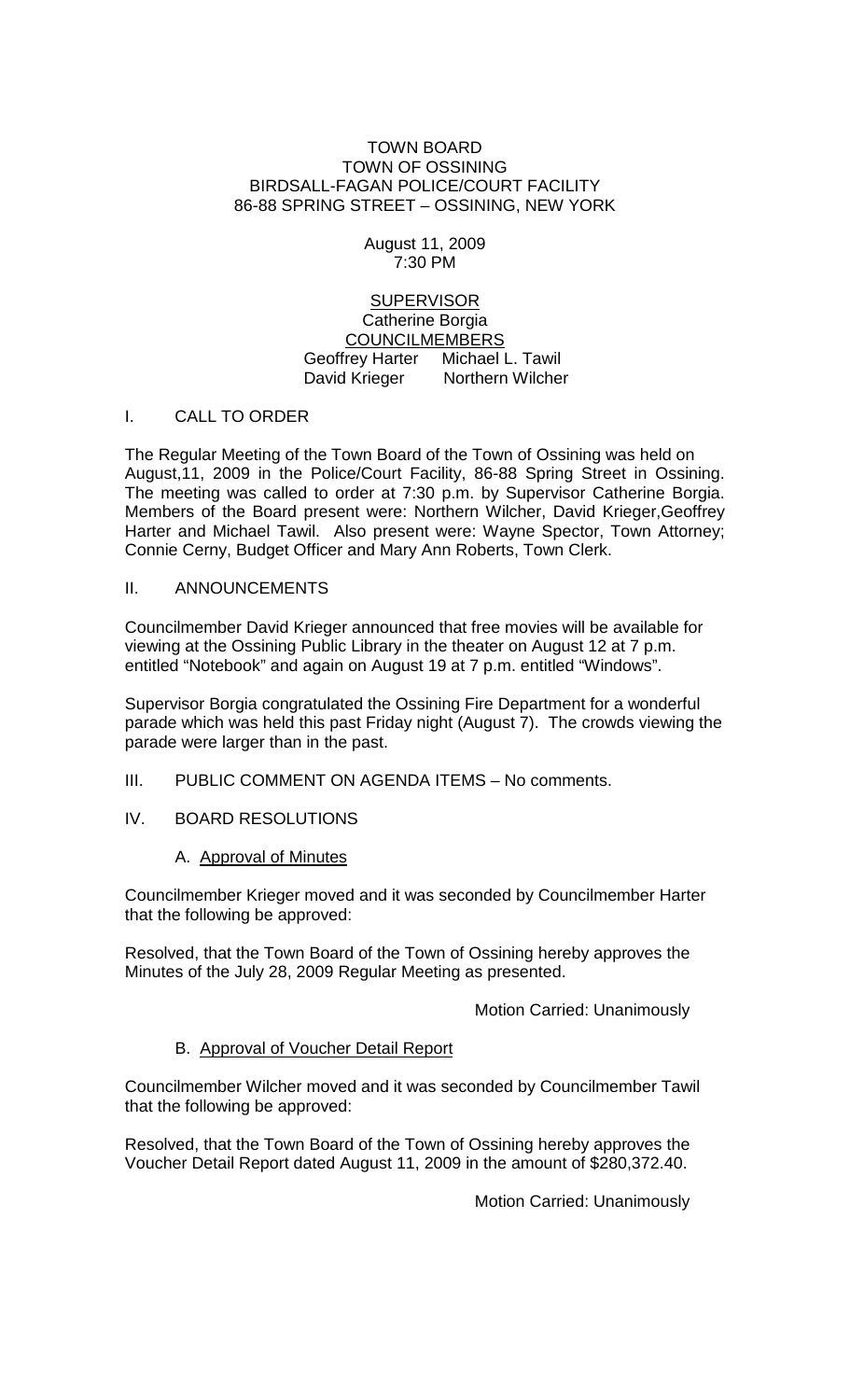# C. Resolution Adopting Local Law No. 2 of 2009—Amending the Zoning

Law.

Councilman Harter moved and it was seconded by Councilman Tawil that the following be approved

Whereas, Dr. Yosef Haroush has submitted an application for a Zoning Map amendment in accordance with the attached map to change the zoning designation of the easterly portion of the property at 513 North State Road from R-30 One-Family Residence District to GB General Business District, which property is designated on the Tax Assessment Map of the Town of Ossining as Section 90.19, Block 2, Lot 8; and

Whereas, Dr. Yosef Haroush proposes to construct a building and associated parking area, landscaping, etc. on the areas of the property to be rezoned General Business, and to relocate his animal health center from 438 North State Road to 513 North State Road; and

Whereas, the Planning Board issued a report dated March 25, 2009 indicating that the proposed rezoning would be reasonable and appropriate and that the Town Board should consider enacting said rezoning; and

Whereas, the Westchester County Planning Department indicated that the proposed action was a matter for local determination; and

Whereas, the Town Board of the Town of Ossining declared itself Lead Agency for review of the subject application in accordance with the State Environmental Quality Review Act (SEQRA), determining the proposed action to be an Unlisted Action; and

Whereas, on July 28, 2009, the Town Board opened a public hearing on the subject zoning map amendment, at which time all persons interested were given an opportunity to speak on behalf of or in opposition to the zoning map amendment and the public hearing was closed on July 28, 2009,

Now, therefore be it Resolved, the Town Board, acting as lead agency, hereby adopts the attached Negative Declaration and has determined that the proposed action will not have any significant adverse impact upon the environment thereby ending the SEQRA review process, and be it further

Resolved, that the Town Board of the Town of Ossining hereby adopts the following Local Law 2-2009 which changes the zoning designation of the easterly portion of the property at 513 North State Road from R-30 One-Family Residence District to GB General Business District, which property is designated on the Tax Assessment Map of the Town of Ossining as Section 90.19, Block 2, Lot 8.

# LOCAL LAW 2-2009

# A LOCAL LAW CHANGING THE ZONING OF PROPERTY FROM ONE FAMILY RESIDENTIAL (R-30) DISTRICT TO GENERAL BUSINESS (GB) DISTRICT

**BE IT ENACTED** by the Town Board of the Town of Ossining as follows:

# **SECTION 1. TITLE**

This local law shall be entitled, "A Local Law Changing the Zoning of Property from One-family Residential (R-30) District to General Business (GB) District."

# **SECTION 2. INTENT AND PURPOSE**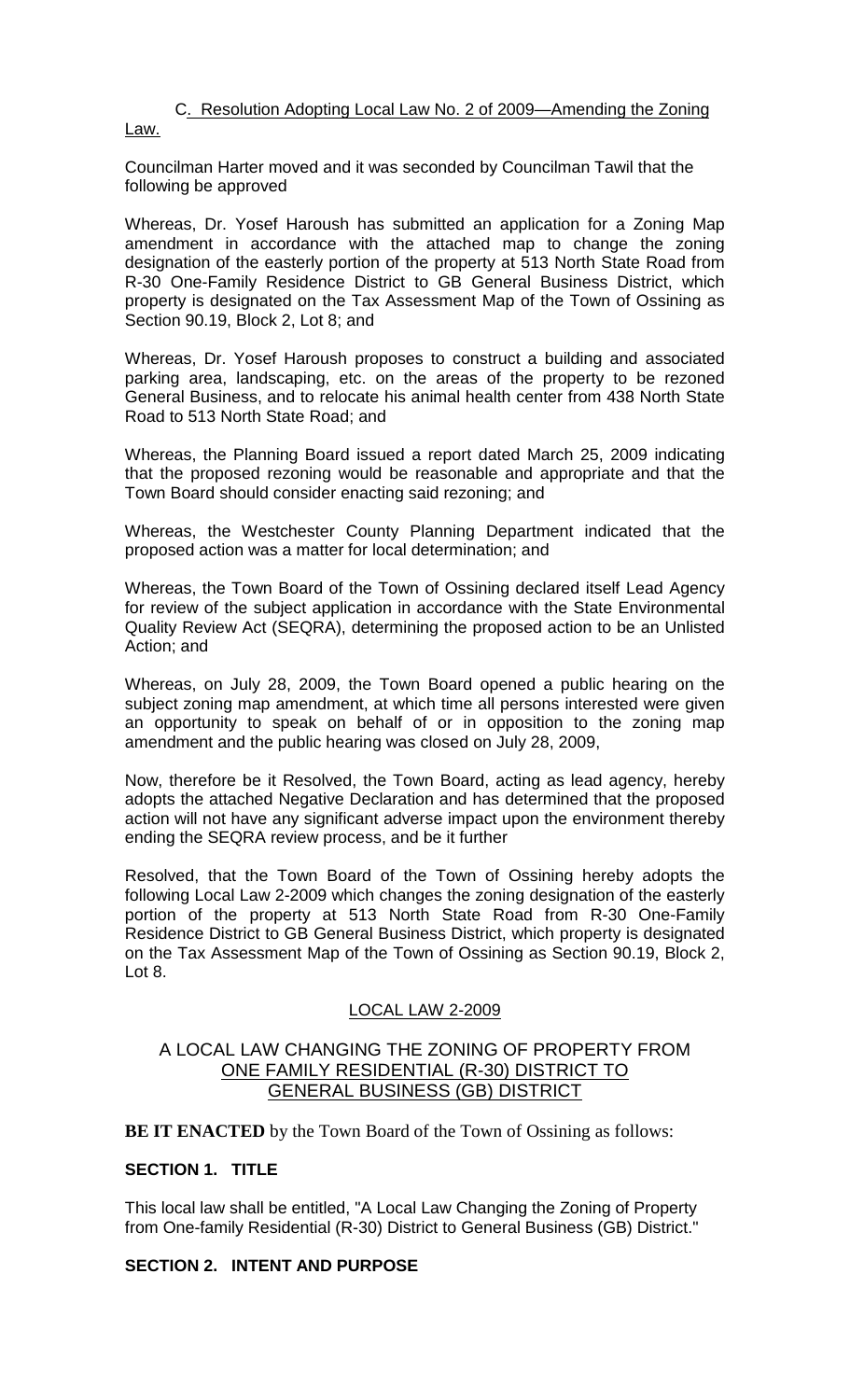This local law is intended to be consistent with the Town Comprehensive Plan, it promotes the best interest of the Town of Ossining and it is in compliance with the State Environmental Quality Review Act (SEQRA).

# *SECTION 3. REZONING*

The zoning of the easterly portion of the property in the table below currently zoned One-Family Residential (R-30) District is hereby changed to GB General Business District.

| Tax parcel #                             | Owner $(s)$       | <b>Property Address</b>                            |
|------------------------------------------|-------------------|----------------------------------------------------|
| Section 90.19, Block 2,<br>Part of Lot 8 | Dr. Yosef Haroush | 513 North State Road<br>Briarcliff Manor, NY 10510 |

# **SECTION 4. MAP**

The Zoning Map of the Town Of Ossining is hereby amended to show the change specified in Section 3 above. A map showing the proposed rezoning is attached hereto as Exhibit "A."

# **SECTION 5. EFFECTIVE DATE**

This local law shall take effect immediately upon its filing with the Secretary of State.

Attachments: Negative Declaration and Exhibit "A".

Motion Carried: 5-0-0 Roll Call Vote: Ayes: Councilmembers Harter, Tawil, Krieger,Wilcher & Supervisor Borgia.

D**.** Order Calling a Public Hearing in the matter of the Petition for Extension of the Valley View Sewer District – Keith H. Gordon and Elena C. Sabatini

Councilmember Tawil moved and it was seconded by Councilmember Krieger that the following be approved:

Whereas, a written petition, dated July 27, 2009, in due form and containing the required signature, has been presented by Keith H. Gordon and Elena C. Sabatini to the Town Board of the Town of Ossining, Westchester County, New York, for the extension of the Valley View Sewer District in said Town; and

Whereas, the boundaries of the proposed Sewer District Extension are described as follows:

"Beginning at the point of intersection of the southerly line of lands now or formerly of Mabel Lamb and the easterly side of Hawks Avenue; running thence along said lands now or formerly of Mabel Lamb, south 69 degrees 49 minutes 40 seconds east 206.47 feet to a point on the westerly line of lands now or formerly of Mabel Lamb; thence along said Westerly side of lands of now or formerly of J. Schneider, south 20 degrees 10 minutes 20 seconds west 100.00 feet to a point still on lands now or formerly of J. Schneider; thence along said lands now or formerly of J. Schneider, north 69 degrees 49 minutes 40 seconds west 200.00 feet to a point on the easterly side of Hawks Avenue; thence along said easterly side of Hawks Avenue, north 16 degrees 28 minutes 20 seconds east 100.22 feet to a point and place of BEGINNING."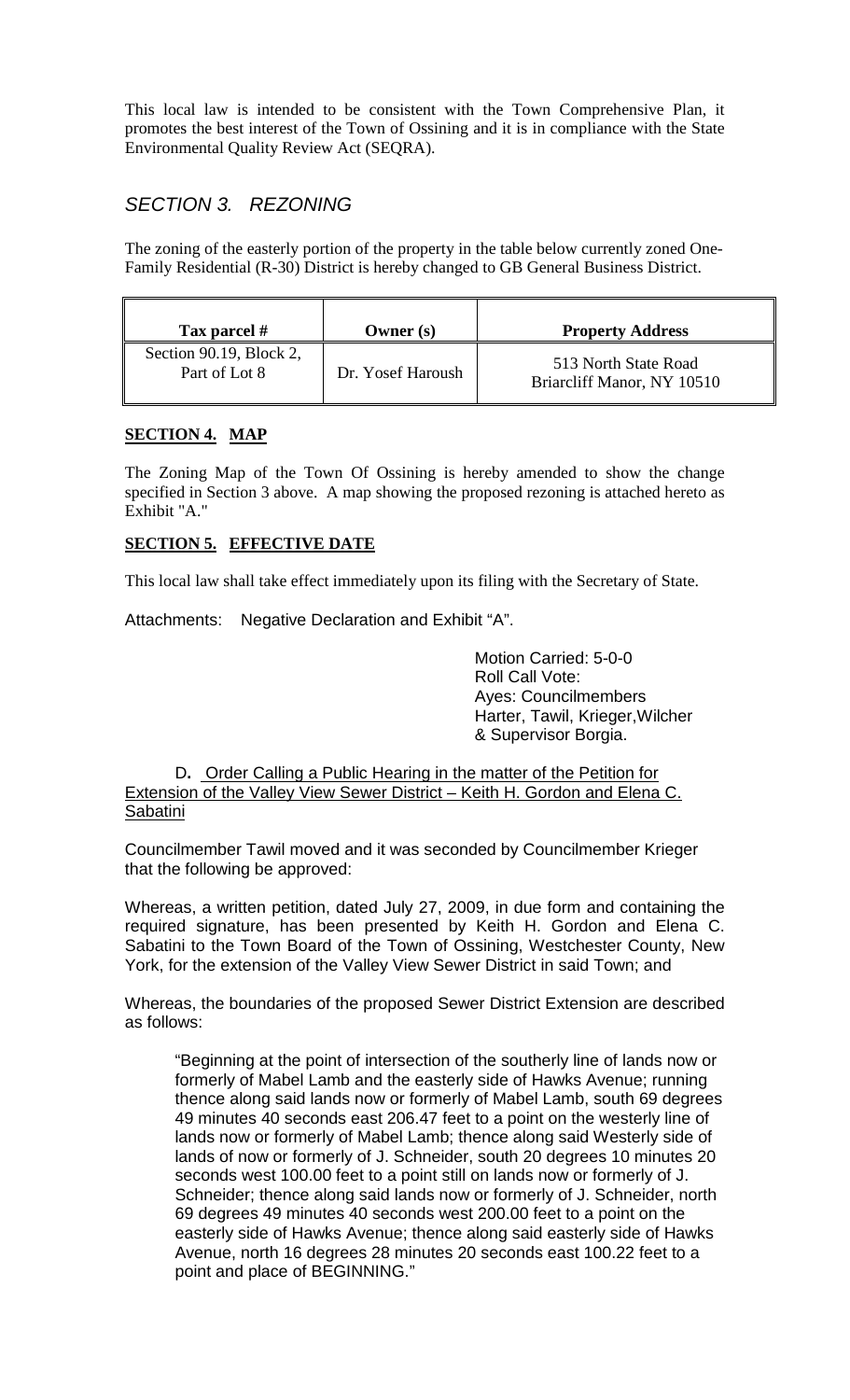Said premises known as 78 Hawkes Avenue, New York, and also known as Section 89.08, Block 1, Lot 46 on the Tax Map of the Town of Ossining," and

Whereas, the improvements proposed for said Sewer District Extension consist of the construction and installation of a sewer system, including sewer main, manhole and other improvements incidental thereto, all as more described in the map and plan accompanying the aforesaid petition, which map and plan are on file in the Town Clerk's Office of said Town for public inspection during regular business hours; and

Whereas, the cost of establishing such Sewer District Extension shall be borne entirely by the Petitioner; and

Whereas, it is now desired to call a Public Hearing to consider the Petition for the proposed establishment of said Sewer District Extension pursuant to Section 193 of the Town Law, as well as for purposes of determining the environmental impact of said action; Now Therefore be it

Ordered, by the Town Board of the Town of Ossining, Westchester County, New York, as follows:

Section 1: A meeting of the Town Board of the Town of Ossining, Westchester County, New York, shall be held at the Police/Court Facility, 86-88 Spring Street, In Ossining, New York, on the 25 day of August 2009, at 7:30p.m., for the purpose of conducting a public hearing to consider the aforementioned Petition and to hear all persons interested in the subject thereof concerning the same.

Section 2: The Town Clerk is hereby authorized and directed to cause a certified copy of this Order to be published in the Journal News and posted in the manner provided by law.

Section 3: This Order shall take effect immediately.

Motion Carried: Unanimously

# E. Appointment-Deputy Town Clerk

Councilmember Krieger moved and it was seconded by Councilmember Wilcher that the following be approved:

Resolved, that the Town Board of the Town of Ossining hereby appoints Ann Marie Rocco as Deputy Town Clerk effective August 17, 2009 at an annual salary of \$51,316 in accordance with the rules and regulations of the Westchester County Personnel Department. The probationary period shall be for a minimum of twelve (12) weeks to a maximum of fifty-two (52) weeks.

# Motion Carried: Unanimously

#### F. Finance-2009 Budget Adjustments

Councilmember Krieger moved and it was seconded by Councilmember Tawil that the following be approved:

Resolved, that the Town Board of the Town of Ossining hereby authorizes the following budget adjustments be made to the 2009 budget:

| To:<br>Account |                    |         | From:   |                |             |  |
|----------------|--------------------|---------|---------|----------------|-------------|--|
| Number         | <b>Description</b> | Amount  | Amount  | Account Number | Description |  |
| 010-1110-0110  | Part-time          | 2000.00 | 2000.00 | 010-1110-0101  | Personnel   |  |